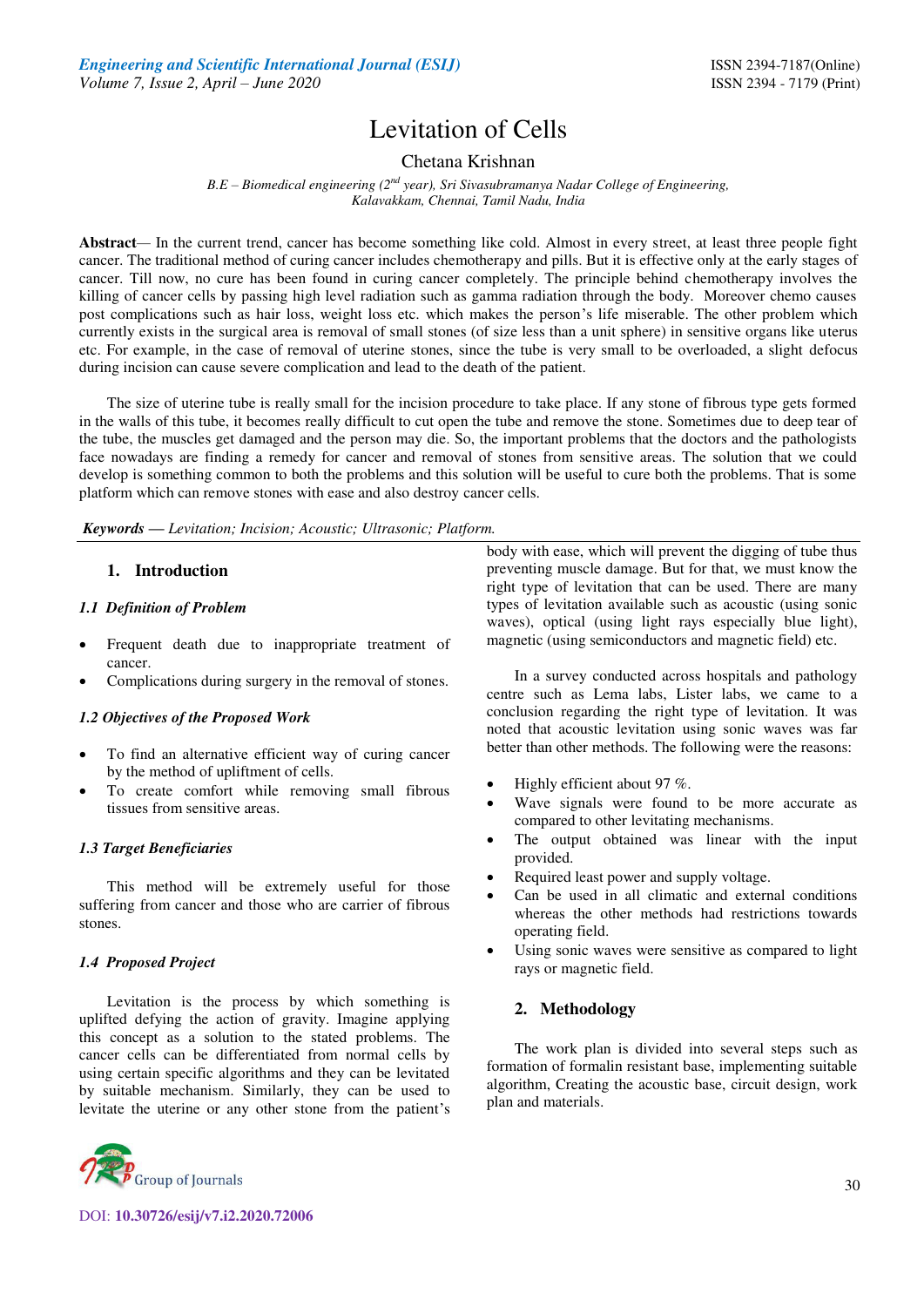#### *2.1 Formation of Formalin Resistant Base*

The human cells have unique property of showing resistance towards the solution called formalin. This method of implementing formalin resistant base will be adopted in the fabrication of cells at the pathology centre by pathologists in the test of bacteria and also in the case of fabrication of cells. The created base will be made magnetic using appropriate magnetic fields and semiconductors (solenoids).



**Fig. 1: Formalin resistant base with appropriate magnetic spacing** 

## *2.2 Implementing Suitable Algorithm*

Using MATLAB and other machine learning language, a suitable algorithm to distinguish between abnormal cells and normal cells will be made and will be integrated with the formalin base.

#### *2.3 Creating the Acoustic Base*

The principle of acoustic tweezers will be enhanced and acoustic base will be created using the methods of levitation. Unlike chemotherapy levitation when exposed to human body is completely harmless as it is only involved around the defected cells as per the algorithm. Finally the integrated device will be created which can levitate cells with appropriate intensity.



**Fig. 2: Acoustic Base** 



DOI: **10.30726/esij/v7.i2.2020.72006**



**Fig.3: Circuit d***esign*



**Fig.4: Work plan** 

## *2.4 Materials*

The following figure shows the list of component required for the project along with its cost per unit component.

| <b>Material</b>         | Qty            | Cost<br>(in Rs) |
|-------------------------|----------------|-----------------|
| Probes                  | $\overline{2}$ | 199             |
| Tweezers                | 3              | 500             |
| Optical<br>reflectors   | 4              | 500             |
| Levitating<br>cups      | 5              | 99              |
| Magnets                 | 6              | 66              |
| Super<br>conductors     | 4              | 54              |
| US source               | $\overline{2}$ | 900             |
| Inductive<br>capacitors | 1              | 1200            |
| Machine build<br>- ups  | 4              | 1500            |
| Cells                   | 1 pack         | 15000           |
| Arduino kits            | 1 pack         | 800             |

**Fig.5: Materials used**